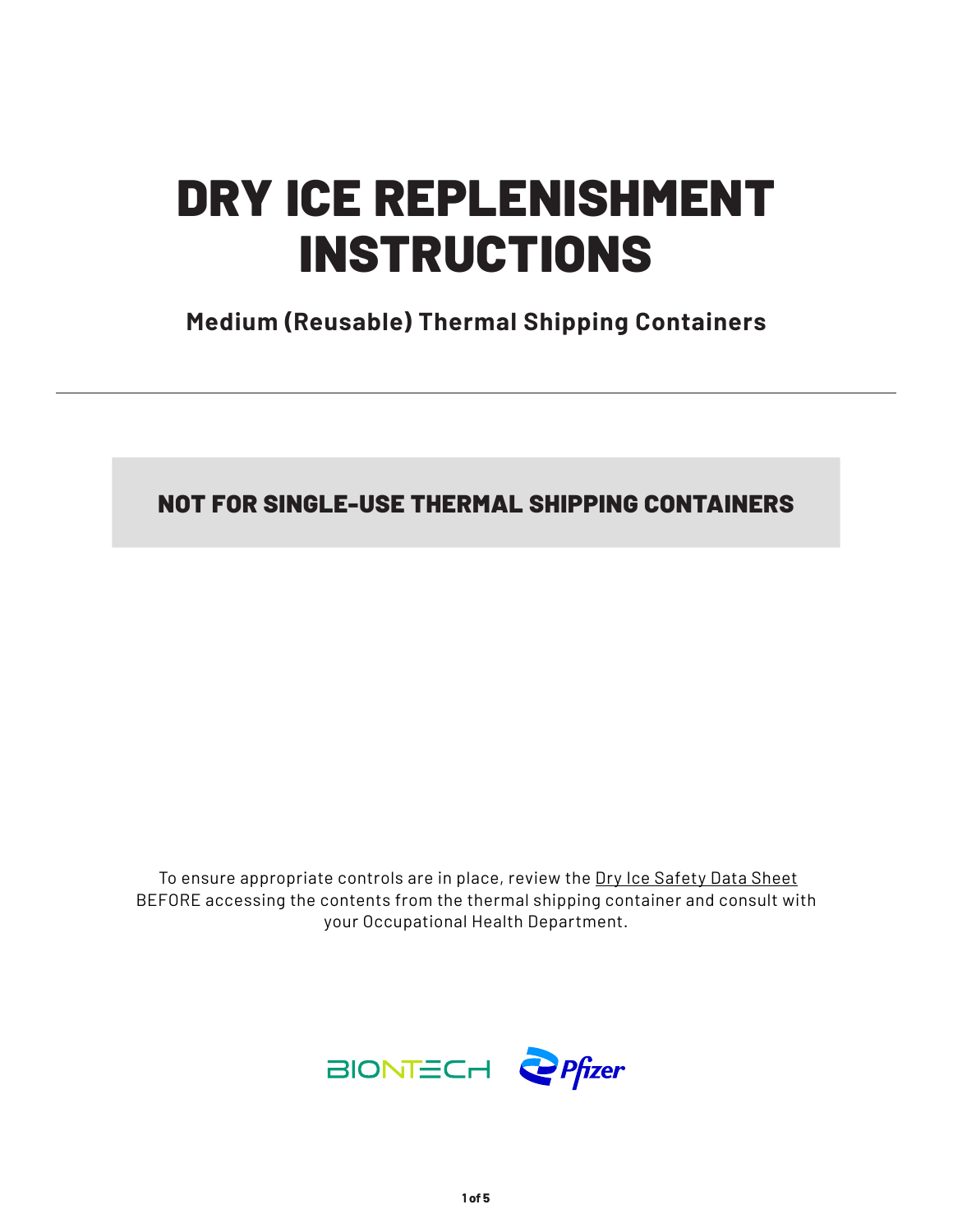# DRY ICE REPLENISHMENT INSTRUCTIONS FOR MEDIUM THERMAL SHIPPING CONTAINERS

 **Current as of November 5, 2021. For the most up-to-date brochure, visit www.cvdvaccine-us.com.**

**CAUTION: Use of dry ice in confined spaces (small rooms or walk-in coolers) and/or poorly ventilated areas can result in depletion of oxygen, causing asphyxiation. Exposed skin should be protected from contact with dry ice. Wear safety goggles or safety glasses with side shields.1 To ensure appropriate controls are in place, review the Dry Ice Safety Data Sheet BEFORE accessing the contents of the thermal shipping container and consult with your Occupational Health Department.**

**Follow the instructions and requirements outlined in this booklet when using the Medium (Reusable) Thermal Shipping Container for temporary storage of the vaccine. A distinguishing factor of the Medium (Reusable) Thermal Shipping Container is that it is labeled on the outside of the box as Medium ULT (or otherwise indicates Do Not Discard).**

**Only the Medium Thermal Shipping Container may be used as temporary storage for up to 30 days. The Single-Use Thermal Shipping Container should not be used as temporary storage.**

### **THERMAL SHIPPING CONTAINER TEMPORARY STORAGE DRY ICE REPLENISHMENT INSTRUCTIONS**

**Note:** Please read the following ancillary documents included with the thermal shipping container before unpacking and/or replenishing dry ice in the thermal shipping container:

- **1.** Dry Ice Safety Data Sheet
- **2.** Shipping and Handling Guidelines

Also available by visiting www.cvdvaccine-us.com.

### **IMPORTANT INFORMATION**

• **24 Hours:** The thermal shipping container is qualified with a minimum of 18.5 kg or 20 kg of dry ice pellets (10 mm - 16 mm pellets), depending on the type of container received. The type of container is identified by the printed name on the outside of the box. Look for this name to determine whether the minimum kg of dry ice required is 18.5 kg or 20 kg, as follows:

| If the outside of the container says: | The minimum kg of dry ice pellets is: |
|---------------------------------------|---------------------------------------|
| Cold Chain Technologies               | 18.5 kg                               |
| Softbox                               | 18.5 ka                               |
| AFROSAFF                              | 20 kg                                 |

If you are using the thermal shipping container as temporary storage, **the container must be opened, inspected, and replenished with dry ice within 24 hours of receipt**

- For the thermal shipping container to maintain the ultra-low temperatures required, it is recommended that the thermal shipping container itself be stored at 15°C to 25°C (59°F to 77°F)
- **To help maintain the level of dry ice and the temperature of the vaccine product:**
	- - **2x/Day:** It is recommended that the thermal shipping container not be opened more than **2 times a day**
	- - **3 Minutes:** The thermal shipping container should not be opened more than **3 minutes at a time**
	- - **5 Days:** Replenish dry ice in the thermal shipping container **every 5 days**
- If more frequent openings are necessary, more frequent dry ice replenishment will be required. Be sure to replenish dry ice in the thermal shipping container at the end of business on days when the vaccination site will be closed the following day, such as weekends or holidays
- For information on handling the vial cartons and vials, please visit www.cvdvaccine-us.com
- **After use, the thermal shipping container and the temperature-monitoring device must be returned to the supplier to help Pfizer fulfill its commitment to reusable resources**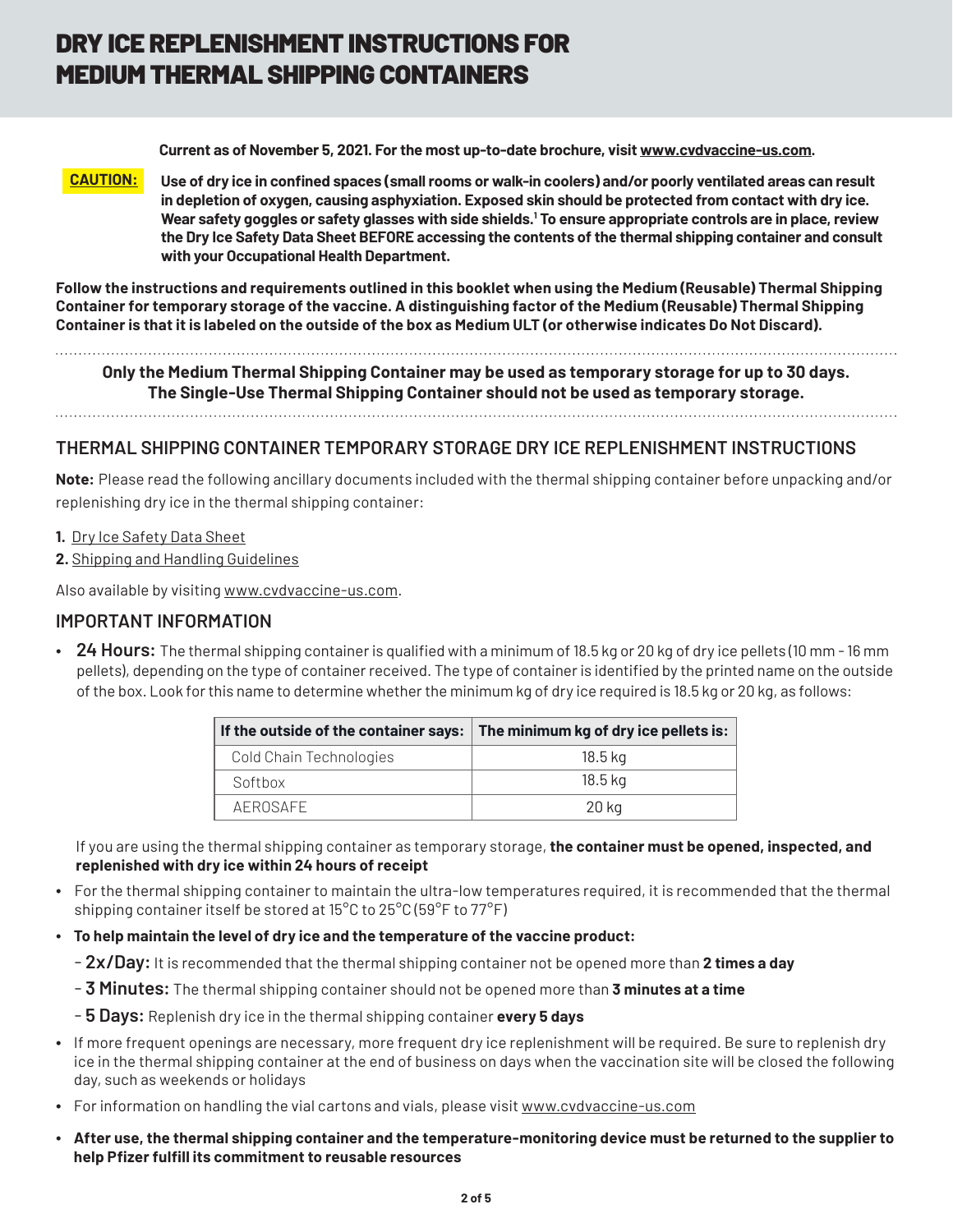# DRY ICE REPLENISHMENT INSTRUCTIONS FOR MEDIUM THERMAL SHIPPING CONTAINERS

**CAUTION: Use of dry ice in confined spaces (small rooms or walk-in coolers) and/or poorly ventilated areas can result in depletion of oxygen, causing asphyxiation. Exposed skin should be protected from contact with dry ice. Wear safety goggles or safety glasses with side shields. To ensure appropriate controls are in place, review the Dry Ice Safety Data Sheet BEFORE accessing the contents of the thermal shipping container and consult with your Occupational Health Department.**

### **UNPACKING THE THERMAL SHIPPING CONTAINER**



Before opening the thermal shipping container, make sure the area in which you are working has proper ventilation. Use of dry ice in confined spaces, such as small rooms, walk-in coolers, and/or poorly ventilated areas, can result in depletion of oxygen, causing asphyxiation.



Below is an overview of the components within the thermal shipping container for dry ice replenishment.



There are multiple types of thermal shipping containers and vial carton sizes, all with similar components.

**The example shown here is for illustrative purposes only and may not exactly replicate the thermal shipping container you receive.**

**Be sure to read all instructions that are included with the thermal shipping container and its components.**

| <b>Item</b>                                       | <b>Description</b>                                                                                                |
|---------------------------------------------------|-------------------------------------------------------------------------------------------------------------------|
| DRY ICE POD                                       | Holds the top layer of dry ice                                                                                    |
| <b>VIAL CARTONS</b><br>В                          | Each vial carton contains multiple dose vials and<br>may appear different, depending on the size of<br>your order |
| <b>VIAL CARTON</b><br>$\mathbf{c}$<br>COMPARTMENT | Fixed compartment within the thermal shipping<br>container that holds the vial cartons                            |
| <b>FOAM LID</b>                                   | Top foam lid that includes an embedded<br>temperature-monitoring device and remains<br>connected to the box       |
| THERMAL SHIPPING<br><b>CONTAINER</b>              | Outer box of the thermal shipping container                                                                       |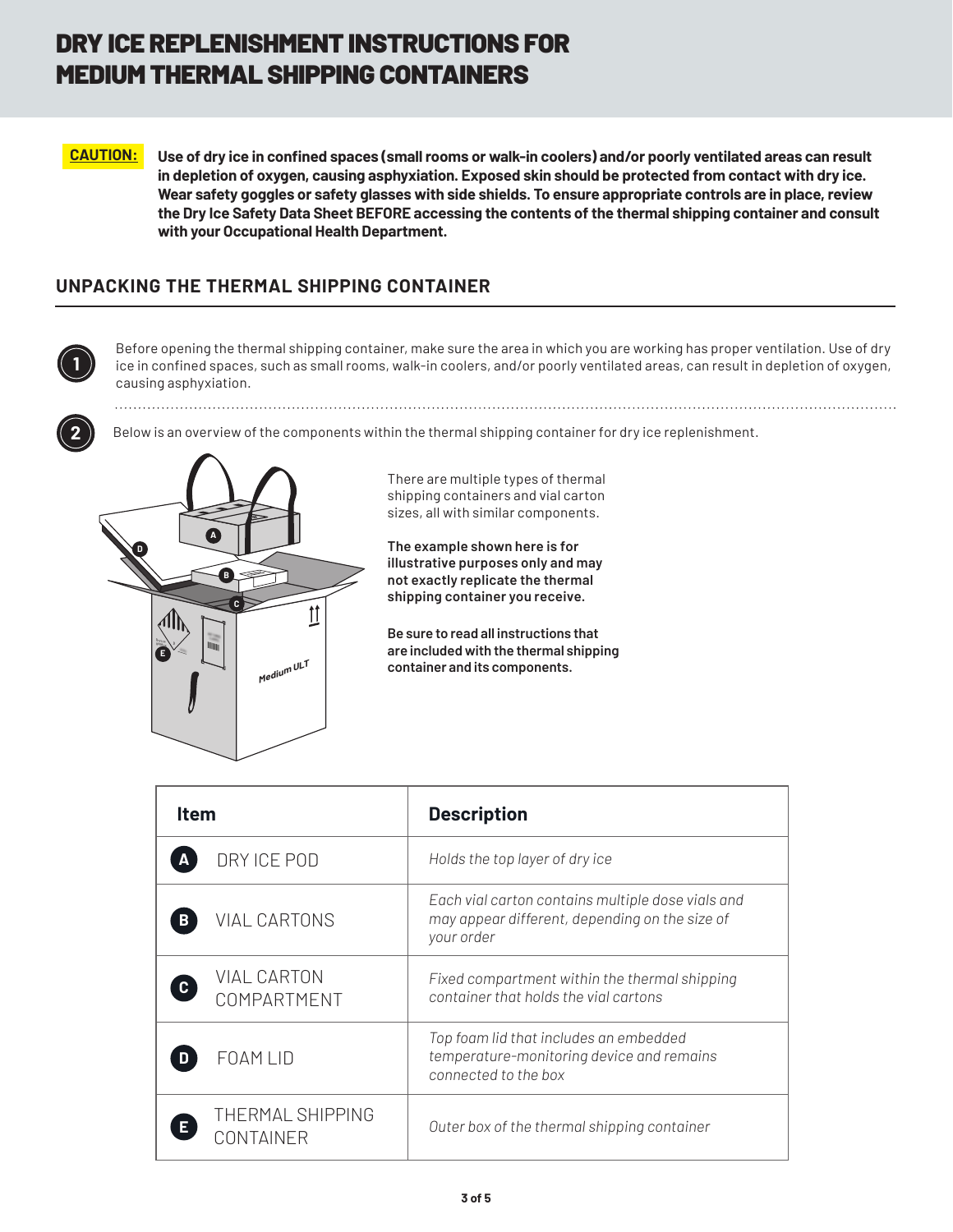# DRY ICE REPLENISHMENT INSTRUCTIONS FOR MEDIUM THERMAL SHIPPING CONTAINERS

**CAUTION: Use of dry ice in confined spaces (small rooms or walk-in coolers) and/or poorly ventilated areas can result in depletion of oxygen, causing asphyxiation. Exposed skin should be protected from contact with dry ice. Wear safety goggles or safety glasses with side shields. To ensure appropriate controls are in place, review the Dry Ice Safety Data Sheet BEFORE accessing the contents of the thermal shipping container and consult with your Occupational Health Department.**

## **UNPACKING THE THERMAL SHIPPING CONTAINER (CONT'D)**



In a well-ventilated area, open the thermal shipping container **(E)** by cutting the tape on the outside. Gently open the lid **(D)** using the foam cutouts.







The closed dry ice pod **(A)** is visible. While wearing **<sup>4</sup>** waterproof insulated gloves, lift out the dry ice pod **(A)**.





Fill any low areas in the side compartments of the thermal shipping container **(E)** with dry ice pellets until completely filled, so that it is equal with but does not exceed the top edges of the side compartments or box that holds the vial cartons.





Reinsert the dry ice pod **(A)** on top of the box that holds the vial cartons. Then fill the dry ice pod **(A)** to the top with dry ice (do not overfill).







Close the dry ice pod **(A)** ensuring that it is flush with the top edge of the thermal shipping container **(E)** to maintain the required temperatures.





Close the foam lid **(D)** and the thermal shipping container **(E)** and reseal with tape. To maintain required temperatures, it is critical that the container lid is flush and properly taped shut. Store in a wellventilated location.